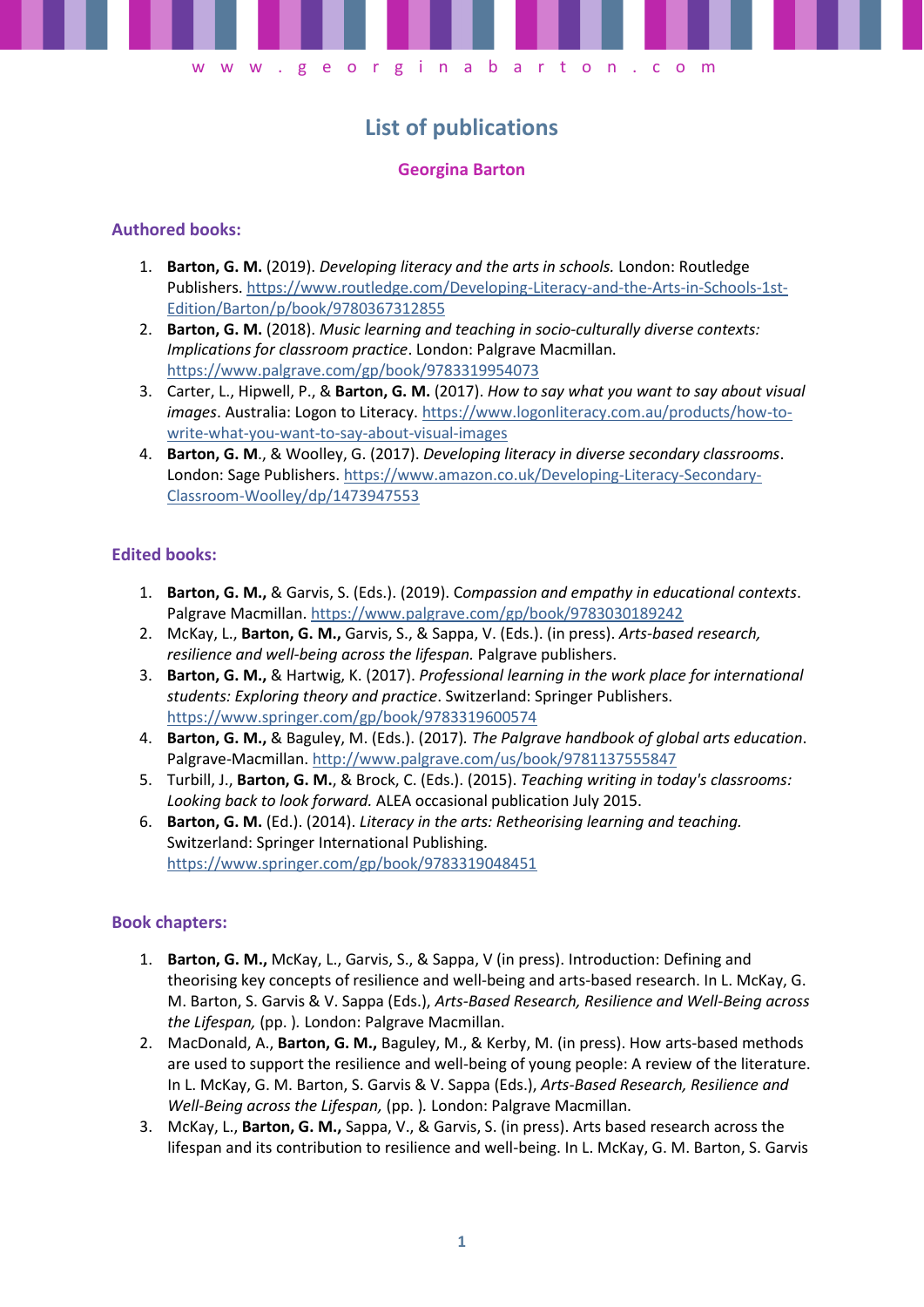& V. Sappa (Eds.), *Arts-Based Research, Resilience and Well-Being across the Lifespan,* (pp. ?)*.* London: Palgrave Macmillan.

- 4. **Barton, G. M.,** & Garvis, S. (2019). Theorising compassion and empathy in educational contexts. In G. M. Barton & S. Garvis (Eds.), *Compassion and Empathy in Educational Contexts,* (pp. 3-14). UK: Palgrave Macmillan.
- 5. **Barton, G. M.,** Baguley, M., Kerby, M., & MacDonald, A. (2019). How children's literature can develop compassion and empathy. In G. M. Barton & S. Garvis (Eds.), *Compassion and Empathy in Educational Contexts*, (pp. 165-188). London: Palgrave Macmillan.
- 6. **Barton, G. M.,** & Hartwig, K. (2019). Professional Experience for International Students within the Australian Teacher Education Context. In J. Lampert (Ed.), *Oxford Research Encyclopedia of Education*. New York: Oxford University Press, forthcoming.
- 7. **Barton, G. M.** (2018). Learning in and through the arts for primary years students. In D. Pendergast & K. Main (Eds.), *Teaching Primary Years: Rethinking Curriculum, Pedagogy and Assessment,* (pp. --)*.* Australia: Allen and Unwin.
- 8. **Barton, G. M.,** & Riddle, S. (2018). Planning for literacies learning through the arts. In R. Henderson (Ed.), *Teaching Literacies in the Middle Years: Pedagogies and Diversity*, (pp. --). Victoria, Australia: Oxford University Press.
- 9. **Barton, G. M.** (2018). Thinking about mode in becoming literate: Oral and visual pathways to print. In A. Woods & B. Exley. (Eds.), *Literacies in Early Childhood: Foundations for Equity and Quality*. Oxford University Press.
- 10. Mills, K., Unsworth, L., & **Barton, G. M.** (2018). The multimodal communication of emotions in children's film production. In R. Putulny, A. Bellocchi, S. Khorana, R. Olson, J. McKenzie, & M. Peterie (Eds.), *Handbook of Research on Emotions,* (pp. 1-27)*.* London, UK: Routledge.
- 11. Baguley M., Kerby M., & **Barton G. M.** (2018). Doctoral supervision with colleagues. In F. Padró, R. M. Harmes & P. Danaher. (Eds.), *Postgraduate Education in Higher Education: University Development and Administration,* (pp. 409-423). Singapore: Springer Publishers. [https://doi.org/10.1007/978-981-10-0468-1\\_17-1](https://doi.org/10.1007/978-981-10-0468-1_17-1)
- 12. **Barton, G. M.,** Hartwig, K., Bennett, D., Cain, M., Campbell, M., Ferns, S., Jones, L., Joseph, D., Kavanagh, M., Kelly, A., Larkin, I., O'Connor, E., Podorova, A., Tangen, D., & Westerveld, M. (2017). Work placement for international students: A model of effective practice. In G. M. Barton & K. Hartwig (Eds.), *Professional Learning in the Work Place for International Students: Exploring Theory and Practice,* (pp. 13-34). Springer Publishers.
- 13. **Barton, G. M.,** & Billett, S. (2017). Personal epistemologies and disciplinarity in the workplace: Implications for international students in higher education. In G. M. Barton & K. Hartwig (Eds.), *Professional Learning in the Work Place for International Students: Exploring Theory and Practice,* (pp. 111-128). Springer Publishers.
- 14. **Barton, G. M.,** & Ryan, M.E. (2017). Reflection and reflective practice for international students and their supervisors in context. In G. M. Barton & K. Hartwig (Eds.), *Professional*  Learning in the Work Place for International Students: Exploring Theory and Practice, (pp. 93-110). Springer Publishers.
- 15. **Barton, G. M.,** Hartwig, K., Joseph, D., & Podorova, A. (2017). Practicum for international students in teacher education programs: An investigation of three university sites through interculturalization and reflection. In G. M. Barton & K. Hartwig (Eds.), *Professional Learning*  in the Work Place for International Students: Exploring Theory and Practice, (pp. 129-146). Springer Publishers.
- 16. **Barton, G. M.,** & Hartwig, K. (2017). The importance of positive intercultural exchanges for international students on work placements in higher education. In G. M. Barton & K. Hartwig (Eds.), *Professional Learning in the Work Place for International Students: Exploring Theory and Practice,* (pp. 3-12). Springer Publishers.
- 17. Hartwig, K., **Barton, G. M.,** Bennett, D., Cain, M., Campbell, M., Ferns, S., Jones, L., Joseph, D., Kavanagh, M., Kelly, A., Larkin, I., O'Connor, E., Podorova, A., Tangen, D., & Westerveld,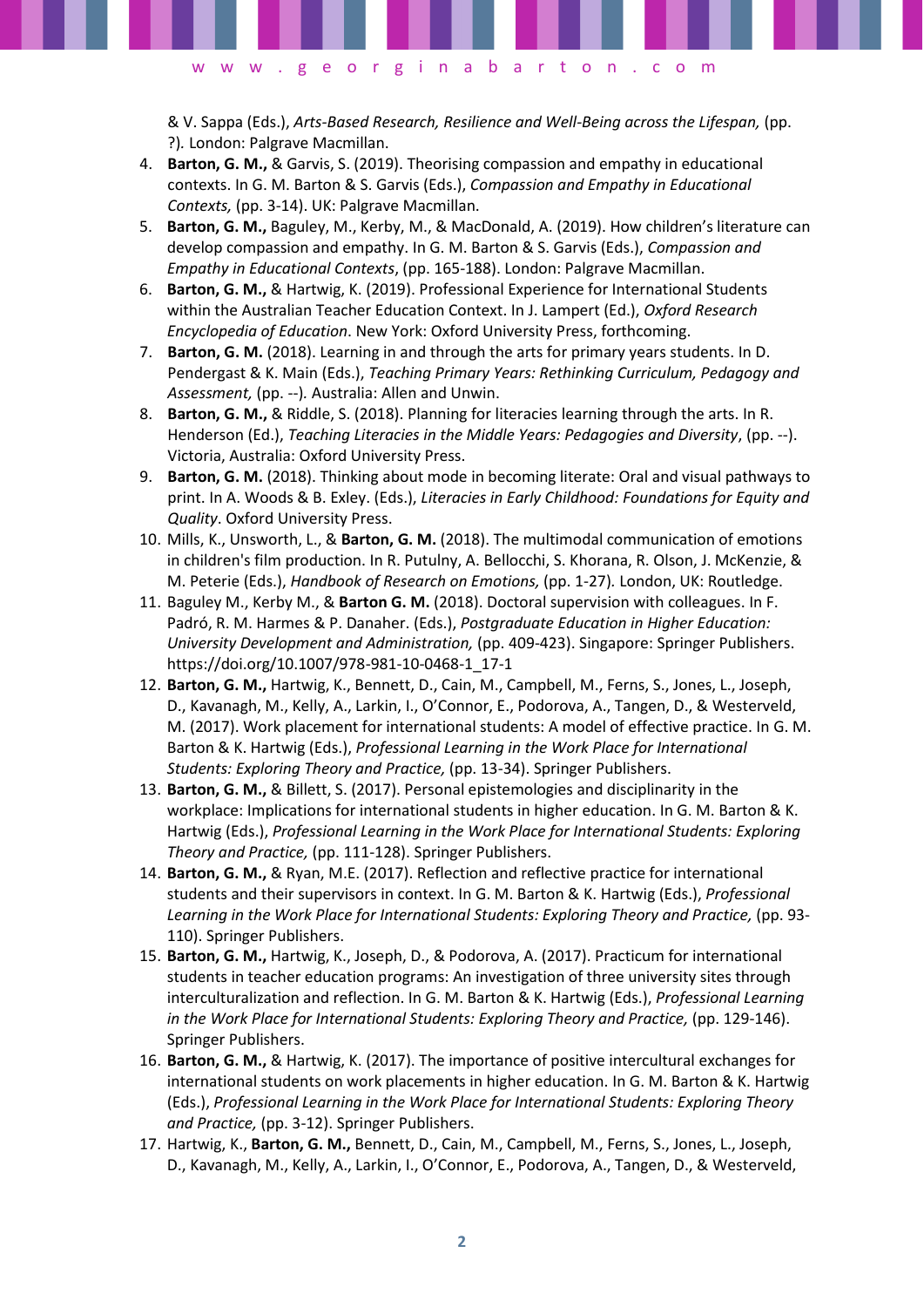M. (2017). What Does Internationalisation or Interculturalisation Look Like in the Future in the Higher Education Sector? In G. M. Barton & K. Hartwig (Eds.), *Professional Learning in the Work Place for International Students: Exploring Theory and Practice, (pp. 313-322).* Springer Publishers.

- 18. **Barton, G. M.,** & Lennon, S. (2017). Literacy, multiliteracies and the teaching of reading and writing. In D. Pendergast, N. Bahr, & K. Main. (Eds.), *Teaching Middle Years: Rethinking Curriculum, Pedagogy and Assessment*, Chapter 6.
- 19. **Barton, G. M.,** & Baguley, M. (2017). Editors' introduction. In G. M. Barton & M. Baguley (Eds.), *The Palgrave Handbook of Global Arts Education*, (pp. 1-16). Palgrave-Macmillan.
- 20. **Barton, G. M.,** & Ewing, R. (2017). Encouraging a dynamic relationship between the arts and literacy. In G. M. Barton & M. Baguley (Eds.), *The Palgrave Handbook of Global Arts Education*, (pp. 221-244). Palgrave-Macmillan.
- 21. **Barton, G. M.**, & Barton, R.S. (2017). The importance of storytelling for children: An exploration of Indigenous approaches to learning. In S. Garvis & N. Pramling. (Eds.), *Exploring Lived Experiences: Narratives and Early Childhood*, London: Routledge.
- 22. **Barton, G. M.,** Arnold, J., & Trimble-Roles, R. (2015). Writing practices today and in the future: Multimodal and creative text composition in the 21st century. In J.Turbill, C. Brock & G. M. Barton. (Eds.)., *Looking back to look forward: Teaching writing in today's classrooms*. ALEA occasional publication July 2015. (Accepted for publication)
- 23. **Barton, G. M.** (2015). Reflective practice in music: a collaborative professional approach. In Ryan, M. & Ryan, M. *Theorising reflection in the pedagogic field of higher education,* (pp. 65- 76). Switzerland: Springer Publishers.
- 24. **Barton, G. M.** (2014). Just keep following the heartlines on your hand. In N. Lemon & S. Garvis. (Eds.), *Being In and Out: Providing Voice to Early Career Women in Academia*, (pp. 9- 19). The Netherlands: Sense Publishers.
- 25. **Barton, G. M.** (2014). The arts and literacy: interpretation and expression of symbolic form. In G. M. Barton (Ed.). *Literacy in the arts: Retheorising learning and teaching, (pp. 3-20)*. Switzerland: Springer International Publishing.
- 26. **Barton, G. M.,** & Freebody, P. (2014). Literacy and knowledge: classroom practice in the arts. In G. M. Barton (Ed.). *Literacy in the arts: Retheorising learning and teaching,* (pp. 93-110). Switzerland: Springer International Publishing.
- 27. Barton, R.S., & **Barton, G. M.** (2014). Storytelling as an arts literacy: Use of narrative structure in Aboriginal arts practice and performance. In G. M. Barton (Ed.). *Literacy in the arts: Retheorising learning and teaching,* (pp. 251-268). Switzerland: Springer International Publishing.
- 28. **Barton, G. M.** (2014). Encouraging productive arts-literacy dialogues: A call to action. In G. M. Barton (Ed.). *Literacy in the arts: Retheorising learning and teaching,* (pp. 287-293). Switzerland: Springer International Publishing.
- 29. **Barton, G. M.** (2014). Ethnography in music education research. In K.Hartwig (Ed.). *Research Methodologies in Music Education,* (pp. 97-116). UK: Cambridge Scholars' Press.
- 30. Freebody, P., Chan, E. & **Barton, G. M.** (2013). Literacy and Curriculum: Language and Knowledge in the Classroom. In Cremin, T., Comber, B., Hall, K. & Moll, L. *International Handbook of Research in Children's Literacy, Learning and Culture,* (pp. 304-318). Maiden Mass: Wiley-Blackwell. ISBN: 978-0-470-97597-8.
- 31. Freebody, P., **Barton, G. M.** & Chan, E. (2013). Literacy education: About being in the world. In Leung, C. & Street, B.V. *International Handbook of Research in Literacy Education*, (pp. 419-434). UK: Routledge.
- 32. **Barton, G. M**. (2005). Creating a balance: Investigating a new model for music learning and teaching in the Australian context. In P. S. Campbell, J. Drummond, P. Dunbar-Hall, K. Howard, H. Schippers & T. Wiggins. *Cultural Diversity in Music Education: Directions and Challenges for the 21st Century,* (pp. 95-102). Brisbane, Australia: Australian Academic Press.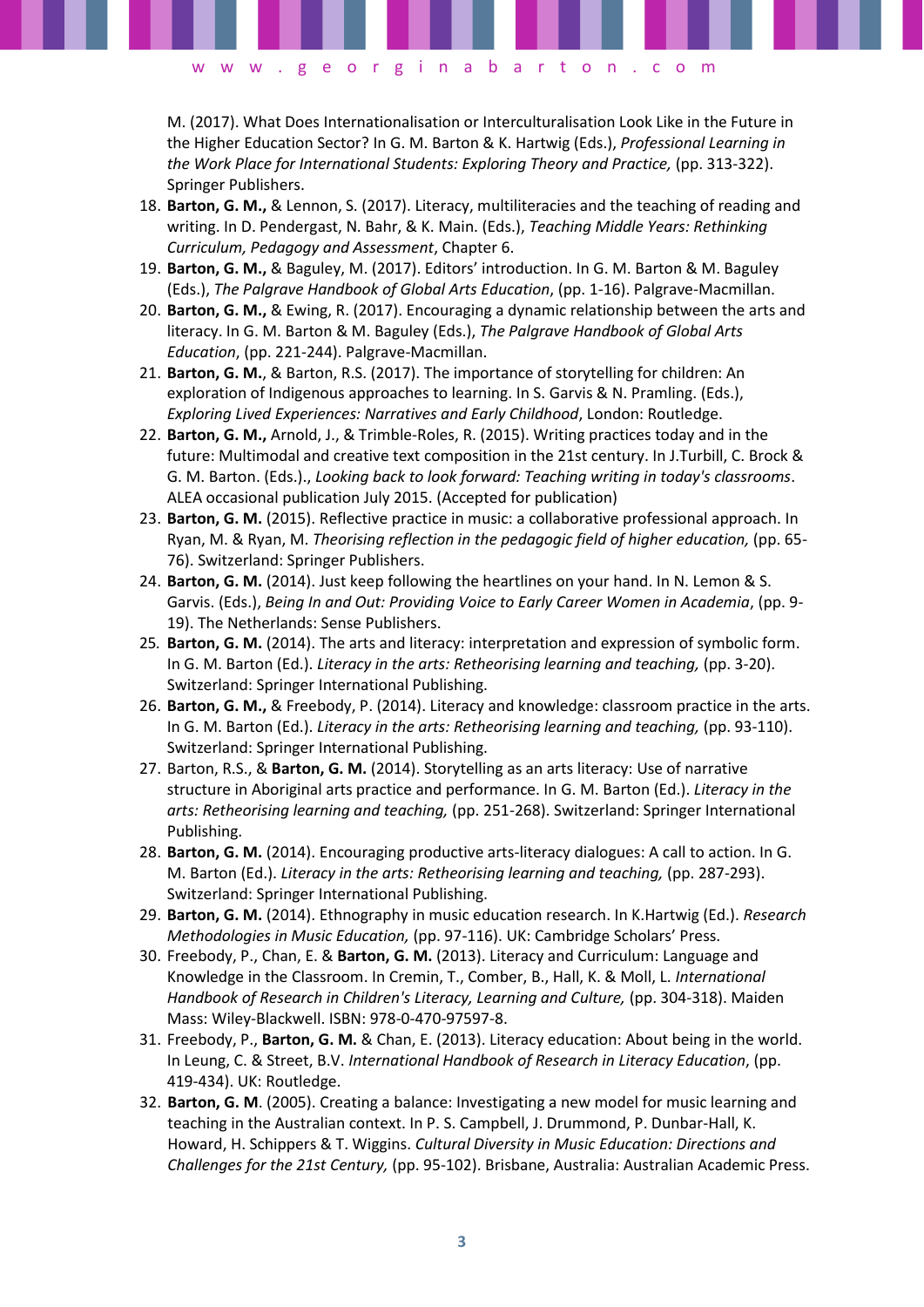#### **Peer-reviewed journal articles:**

- 1. Ryan, M., & **Barton, G. M.** (2019). Literacy teachers as reflexive agents or actors?: Discourses of enablement and constraint. *Australian Educational Researcher.*
- 2. **Barton, G. M.** (2019). Recollage as a tool for self-care: Reflecting multimodally on the first five years in the academy through Schwab's lines of flight. *Qualitative Journal of Research.*
- 3. Ronksley-Pavia, M., **Barton, G. M.**, & Pendergast, D. (2019). Multiage Education: An Exploration of Advantages and Disadvantages through a Systematic Review of the Literature. *Australian Journal of Teacher Education, 44*(5)*.* doi: 10.14221/ajte.2018v44n5.2
- 4. **Barton, G. M.** Changing literacies—people, place and objects: A review essay. *Pedagogies: An International Journal,* DOI: 10.1080/1554480X.2018.1498602
- 5. **Barton, G. M.**, Hartwig, K., & Le, A. (2018). International students' perceptions of workplace experiences in Australian study programs: A Large-Scale Survey. *Journal of Studies in International Education,* https://doi.org/10.1177/1028315318786446
- 6. Kerby, M., & **Barton, G. M.** (2018). The paradox of Nathan Thambu Paramanathan. *Art Education Australia, 39*(2), 206-222.
- 7. Noad, B., & **Barton, G. M.** (2018). Music in animated movies and film trailers: A systemic functional semiotics exploration. *Social Semiotics,* (Accepted October 2018)
- 8. Garvis, S., **Barton, G. M.**, & Hartwig, K. (2018). Music Education in Schools what is taught?: A comparison of curriculum in Sweden and Australia. *Australian Journal of Music Education*. (Accepted September 2018).
- 9. Morrison, R., &**Barton, G. M.** (2018). Search engine use as a literacy in the middle years: The need for explicit instruction and unlearning old habits. *Literacy Learning: The Middle Years*.
- 10. McKay, L., & **Barton, G. M.** (2018). Exploring how arts-based reflection can support teachers' resilience and wellbeing. *Teaching and Teacher Education*, *75*, 356-365. https://doi.org/10.1016/j.tate.2018.07.012
- 11. **Barton, G. M.**, Lemieux, A., & Chabanne, J-C. (2018). Exploring the arts and literacy in curriculum: A cross-cultural comparison of Australia, Canada and France Part A. *Art Education Australia*, 39(1), 50-68.
- 12. Hegazy, H., & **Barton, G. M.** (2017). Formative assessment in the middle years: A review of literature and alignment with the Guiding Principles for Junior Secondary. *Australian Journal*  of Middle Years Education. (Accepted October 17<sup>th</sup> 2017)
- 13. Westerveld, M., & **Barton, G. M.** (2017). Enhancing Phonological Awareness and Orthographic Knowledge of Preservice Teachers: An Intervention through Online Coursework. *Australian Journal of Teacher Education, 42*(12), http://ro.ecu.edu.au/cgi/viewcontent.cgi?article=3574&context=ajte
- 14. **Barton, G. M.,**& McKay, L. (2016). Conceptualising a literacy education model for Junior Secondary students: The spatial practices of an Australian school. *English in Australia*, *51*(1), 37-45.
- 15. Westerveld, M., & **Barton, G. M.** (2016). The phonological awareness skills of education and speech pathology higher education students during their first semester of study. *Journal of Clinical Practice in Speech-Language Pathology, 18*(2), 84-88.
- 16. MacDonald, A., Baguley, M., **Barton, G. M.,**& Hartwig, K. (2016). Teachers' curriculum stories: Thematic perceptions and capacities. *ACCESS: Critical Perspectives on Communication, Cultural and Policy Studies, 48*(13), 1336-1351.
- 17. Moffatt, A., **Barton, G. M.,**& Ryan, M.E. (2016). Multimodal reflection for creative facilitators: An approach to improving self-care. *Journal of Reflective Practice: International and Multidisciplinary Perspectives, 17*(6), 762-788.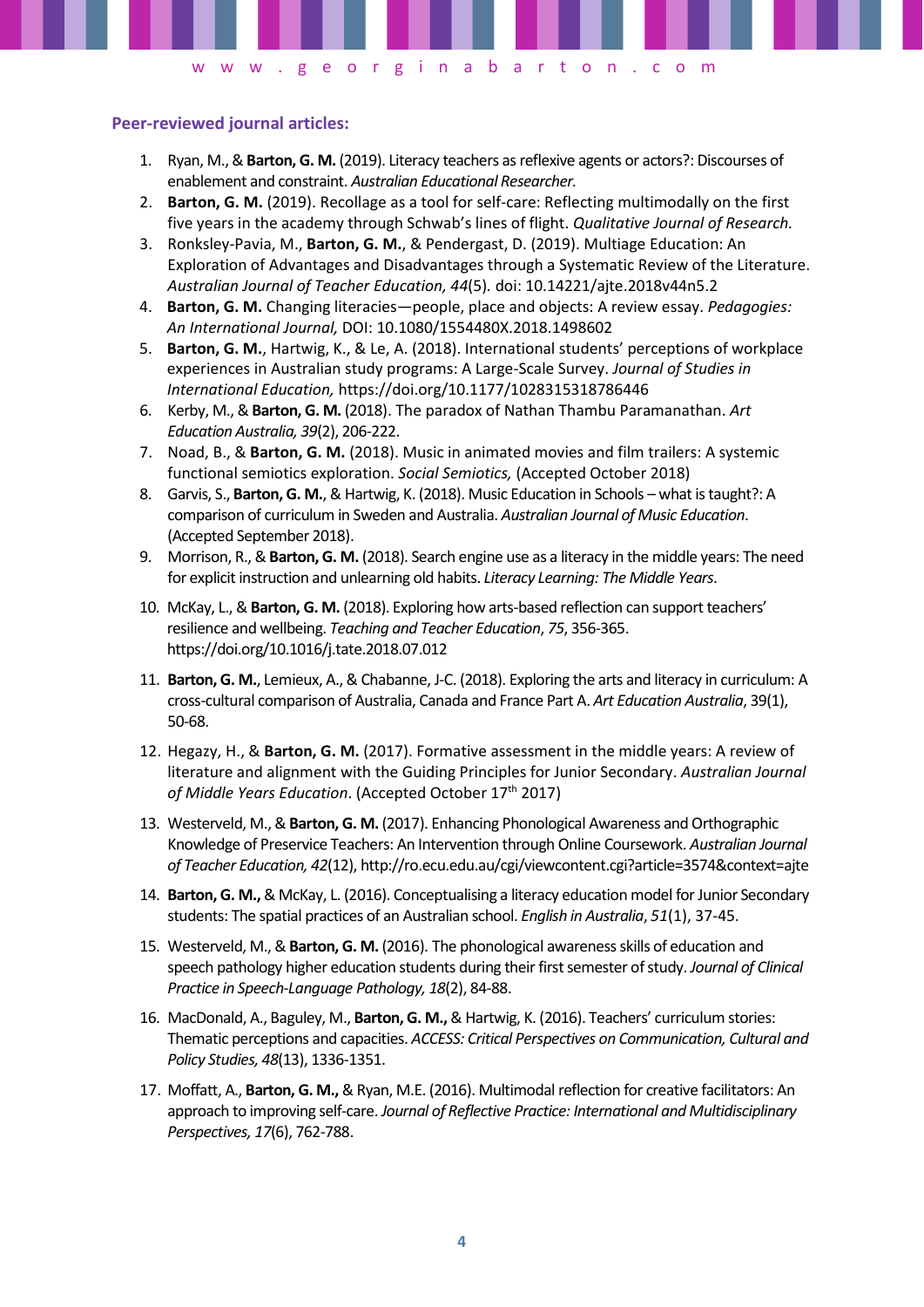18. Pendergast, D., Main, K., **Barton, G. M.,** Kanasa, H., Geelan, D., & Dowden, T. (2015). The educational change model as a vehicle for reform: Shifting year 7 into high school and implementing junior secondary. Australian Journal of Middle Schooling, 15(2), 4-17.

w w w . g e o r g i n a b a r t o n . c o m

- 19. Powell, S., **Barton, G. M.,**& Westerveld, M. (2015). Exploring the development of cultural awareness amongst postgraduate speech pathology students. *International Journal of Speech Pathology*, *18*(3), 259-71*.* DOI: 10.3109/17549507.2016.1154982
- 20. **Barton, G. M.** (2015). Developing confidence and competence as a pre-service music teacher: Personal epistemology in a middle years course. *Australian Journal of Music Education*, *Special Issue No. 3,* 16-25.
- 21. **Barton, G. M.,** Hartwig, K., & Cain, M. (2015). International students' experience of practicum in teacher education: An exploration through internationalisation and professional socialisation. *Australian Journal of Teacher Education*, *40*(8), 149-163.
- 22. **Barton, G. M.**, & McKay, L. (2016). An effective model of reading instruction for adolescent learners: A collaborative approach. *Australian Journal of Language and Literacy, 39*(2), 162-175.
- 23. Baguley, M., **Barton, G. M.,** & MacDonald, A. (2015). The formation of the Australian arts education practice and research special interest group (AEPR SIG). *Australian Art Education,* 36(2), 8-21.
- 24. **Barton, G. M.** (2015). Literacy in the middle years visual arts classroom: A 'functional' approach. *Literacy learning in the middle years*, Special Issue, June 2015 (Accepted).
- 25. **Barton, G. M.** (2015). Arts-based educational research in the early years. *Journal of International Research in Early Childhood Education (IRECE) Special Issue, 6*(1), 62-78.
- 26. Moffatt, A., Ryan, M.E., &**Barton, G. M.** (2015). Reflexivity and Self-Care for Creative Facilitators: Stepping Outside the Circle. *Studies in Continuing Education.* (Accepted)
- 27. **Barton, G. M.,** & Baguley, M. (2014). Learning through story: A collaborative, multimodal arts approach. *English Teaching: Practice and Critique, Special Issue. 13*(2), 93-112.
- 28. **Barton, G. M.**, Garvis, S., & Ryan, M.E. (2014). Curriculum to the classroom: Investigating the spatial practices of curriculum implementation in Queensland schools and its implications for teacher education. *Australian Journal of Teacher Education*, *39*(3), 166-177.
- 29. **Barton, G. M.**, & Unsworth, L. (2014). Music, multiliteracies and multimodality: Exploring the book and movie versions of Shaun Tan's The Lost Thing. *Australian Journal of Language and Literacy, 37*(1), 3-20.
- 30. Ryan, M. & **Barton, G. M.** (2014). The spatialized practices of teaching writing: Shaping the discoursal self. *Research in the Teaching of English, 48*(3), 303-329. Special Issue.
- 31. **Barton, G. M.** (2013). The arts and literacy: What does it mean to be arts literate? *International journal of education and the arts, 14*(18). <http://www.ijea.org/v14n18/>
- 32. **Barton, G. M.**, & Ryan, M. (2013). Multimodal approaches to reflective teaching and assessment in higher education: a cross disciplinary approach in Creative Industries. *Higher Education Research and Development*, *33*(3), 409-424.
- 33. **Barton, G. M.**, & Bahr, N. (2013). Perspectives on schooling from early adolescent video diaries. *The International Journal of Technologies in Learning, 19*(4), 63-75.
- 34. **Barton, G. M.,** Baguley, M., & MacDonald, A. (2013). Seeing the bigger picture: investigating the state of the arts in teacher education programs in Australia. *Australian journal of teacher education*, *38*(7),<http://ro.ecu.edu.au/ajte/vol38/iss7/6>
- 35. Ryan, M.E. & **Barton, G. M.,** (2013). Working towards a 'thirdspace' in the teaching of writing to middle years students. *Literacy learning in the middle years.*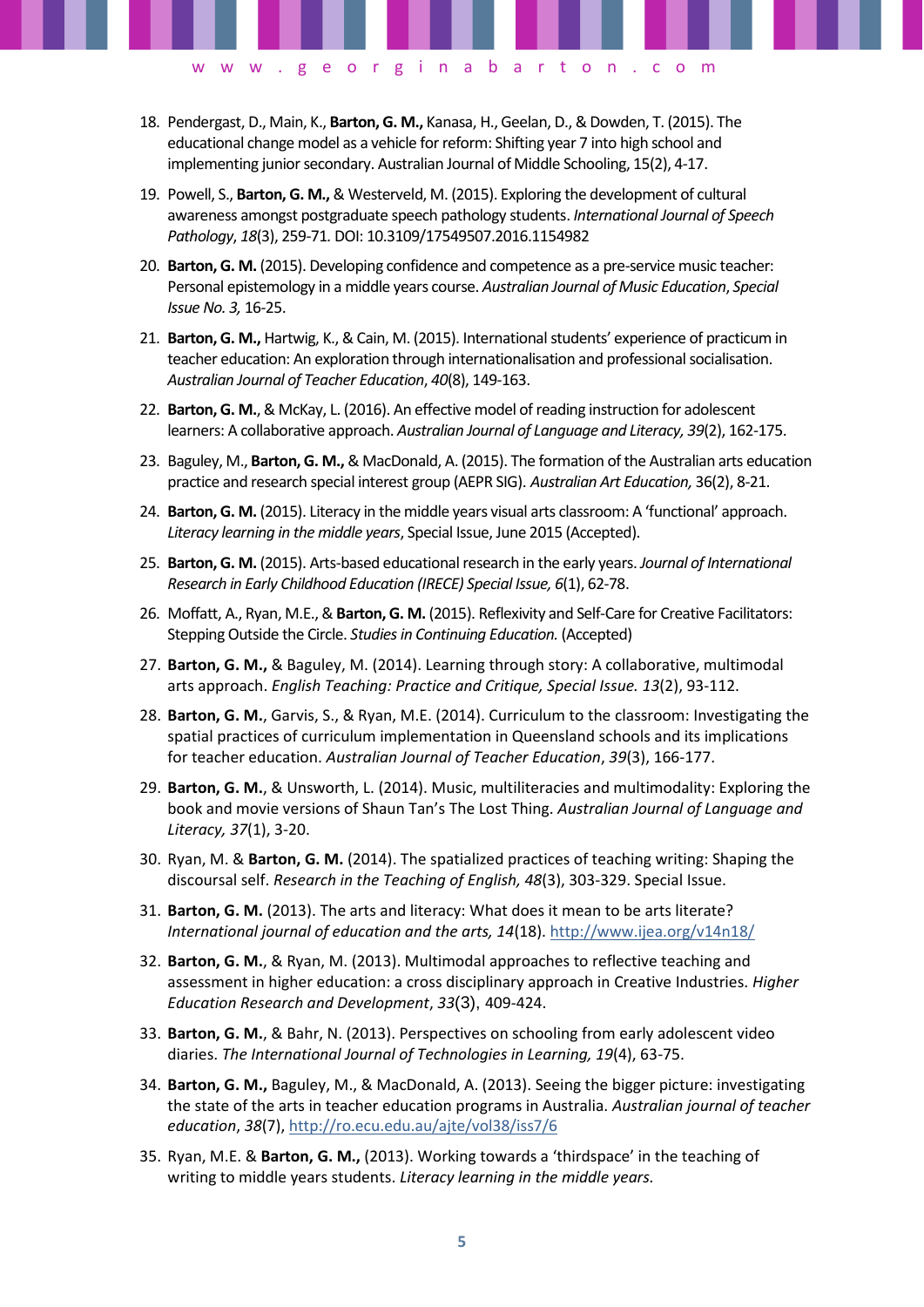36. **Barton, G. M.** & Hartwig, K. (2012). Where is Music?: A philosophical approach inspired by Steve Dillon. In Forrest, D. *Australian Journal of Music Education, 2,* 3-9.

w w w . g e o r g i n a b a r t o n . c o m

- 37. Adie, L. & **Barton. G. M.** (2012). Urban pre-service teachers' conceptions of teaching in rural communities. *Australian Journal of Teacher Education*, *37*(6), 111-123.
- 38. **Barton, G. M.** (2006). The real state of music education: what students and teachers think. In MacKinlay, E. *Music Education, Research and Innovation Journal* (MERI), Australian Society for Music Education.
- 39. **Barton, G. M.** (2001). Music as a reflection of culture: implications for teaching and learning. In Queensland Journal of Music, *Australian Society for Music Education, 8*(1), 71-79.

#### **Non-peer reviewed journal articles/blogs:**

- 1. **Barton, G. M.,** Lemieux, A., & Chabanne, J. (2018). 'Invisible' literacies are literacies for the future. What are they? Why is teaching them vital? *Australian Association for Research in Education Blog—EduResearch Matters*. https://www.aare.edu.au/blog/?p=3097
- 2. **Barton, G. M.,** & Trimble-Roles, R. (2017). A child-centred approach to multimodal text composition in the early years. *Practical Literacy: The Early and Primary Years.* (submitted November 2017)
- 3. **Barton, G. M.**, & Trimble-Roles, R. (2016). Supporting middle years students in creating multimodal texts with iPad apps. *Literacy Learning: The Middle Years.* (Submitted July 2016).
- 4. **Barton, G. M.** (2016). Unpacking visual literacy for early years learners. *Practical Literacy: The Early and Primary Years, 21*(1), 6-9.

#### **Conference Proceedings:**

- 1. Van Bergen, P., Chan, E., Freebody, P., Hedberg, J., Nichols, K., Van Rooy, W. & **Barton, G. M.**  (2008). Digital and multimodal representations of 'New Life Science concepts in Australian Science classrooms. In: Institute of Education, Proceedings of the International Conference on Multimodality and Learning: New Perspectives on Knowledge, Representation and Communication. International Conference on Multimodality and Learning: New Perspectives on Knowledge, Representation and Communication, London. 1(10), 19-20.
- 2. Van Rooy, W, Nichols, K., Freebody, P., Hedberg, J. & **Barton, G. M.** (2008). Transforming the technology and modalities of learning biology for senior high school students in NSW: A report of work in progress Paper No: a68dc01d73. In: CASE, Proceedings of the Conference of Asian Science Education 2008. CASE 2008, Taiwan, 1, 1-10, 20-23rd February 2008.
- 3. Nichols, K., **Barton, G. M.,** Van Rooy, W., Freebody, P. and Hedberg, J. (2008). Investigating the use of technology and modalities in Queensland Senior Biology: applying multiple coding frameworks on classroom observations Paper No: a67dc01d73. In: CASE, Proceedings of the Conference of Asian Science Education 2008. CASE 2008, 1, 1-10, Taiwan, February.
- 4. Hedberg, J. & Van Bergen, P., Freebody, P., Nichols, K., Van Rooy, W., **Barton, G. M.** & Chan, E. (2008). Transforming through technologies the modalities of learning: New Life Sciences in secondary schooling. In J. Luca & E. Weippl (Eds.), Proceedings of World Conference on Educational Multimedia, Hypermedia and Telecommunications 2008, 6322-6330. Chesapeake, VA: AACE, pp. 1-9.
- 5. **Barton, G. M.,** Nichols, K., Freebody, P., Hedberg, J., Van Rooy, W., Chan, E., & Vanbergen, P. (2008). Transforming the technologies and modalities of learning: investigating practical settings in Senior Biology. In Australian Science Education Research Association Annual conference Brisbane, pp. 1-10.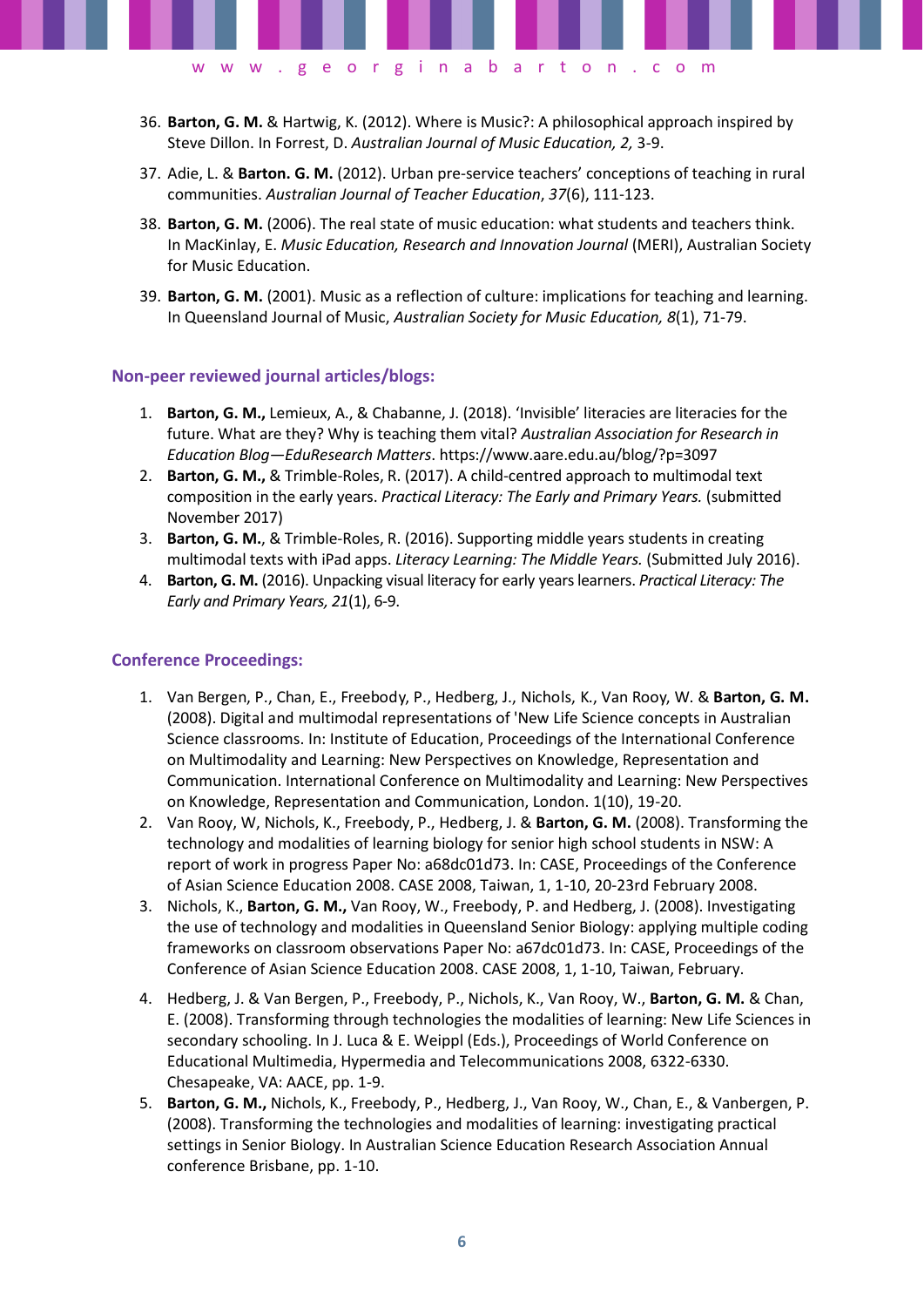- 6. Freebody, P., Hedberg, J. **Barton, G. M.,** Chan, E., Nicols, K., Vanbergen, P. & Van Rooy, W. (2008). Transforming the technologies and modalities of learning: The New Life Sciences in secondary schooling. Symposium presented at the Australian Association for Research in Education annual conference. pp. 1-9.
- 7. Nichols, K. & **Barton, G. M.** (2008). Transforming knowledge and learning through technologies and modalities: Mapping patterns of practice in NLS classrooms. In J. Hedberg (Chair), Transforming knowledge and learning through technologies and modalities: The case of the 'New Life Sciences' in secondary schooling. Symposium conducted at the meeting of the Australian Association for Research in Education, Brisbane, Australia, December, pp. 1- 11.
- 8. Van Rooy, W. Nichols, K., **Barton, G. M.,** Freebody, P., Hedberg, J., Chan, E. & Van Bergen, P (2008) Transforming the technology and modalities of learning biology for senior high school student in NSW: A report of work in progress. In International Council of Associations for Science Education. Taiwan.

http://www.editlib.org/index.cfm?fuseaction=Reader.ViewPresentation&paper\_id=29259& paperfile\_id=49055

- 9. Bahr, N., Bahr, M., **Barton, G. M.,** & Dole, S. (2007) Potency in professional development for teachers. Australian Association for Research in Education (AARE) conference – Perth, pp. 1- 12. http://eprints.qut.edu.au/31992/
- 10. **Barton, G. M.** (2006). Implementing Change: Teachers' perceptions on the introduction of new syllabi for Queensland music. Australian Association for Research in Education (AARE) Conference – Adelaide.
- 11. **Barton, G. M.**, & Harrison, S.D. (2006). Investigating the impact of gender and culture on the Australian instrumental music teaching and learning context. International Society for Music Education conference, Kuala Lumpur, Malaysia, pp. 1-10.
- 12. **Barton, G. M.** (2005). Looking Forward: an investigation into how music teachers perceive their practice. In Australian association for research in music education conference proceedings of the XXVIIth annual conference, Sydney: RMIT Press, 15-24.
- 13. **Barton, G. M.** (2005). Lost in Translation: reflections on learning south Indian music in context. In Australian Association for Research in Music Education conference proceedings of the XXVIIth annual conference, Sydney: RMIT Press, 25-36.
- 14. **Barton, G. M.** (2005). The student voice: how they prefer to learn music. In Forrest, D. (Ed.). A Celebration of Voices. Australian society for music education inc. XV National Conference proceedings. Melbourne: Australian Society for Music Education.
- 15. **Barton, G. M.** (2005). Student preference for learning: the notion of music literacy [online]. In: K. Hartwig, (Ed.), Artistic Practice as Research: Proceedings of the XXVth Annual Conference. Melbourne: Australian Association for Research in Music Education, 2004: 11- 17. http://search.informit.com.au/documentSummary;dn=441595139842371;res=IELHSS> ISBN: 0958608652.
- 16. **Barton, G. M.** (2004). The influence of culture on music teaching and learning. In Australian Association for Research in Music Education conference proceedings of the XXVIth annual conference, Tweed Heads, Southern Cross University Press, 1-12.
- 17. **Barton, G. M.,** & Hartwig, K. (2004). To do or not to do? In Australian Association for Research in Music Education conference proceedings of the XXVIth annual conference, Tweed Heads: Southern Cross University Press, 13-24.
- 18. Hartwig, K. & **Barton, G. M.** (2004). The implementation of the new P-10 arts syllabus: the teachers' voices [online]. In: K. Hartwig, & G. Barton (Eds.), Artistic Practice as Research: Proceedings of the XXVth Annual Conference. Melbourne: Australian Association for Research in Music Education, 2004: pp. 65-69. Availability: http://search.informit.com.au/documentSummary;dn=442210027893891;res=IELHSS> ISBN: 0958608652.